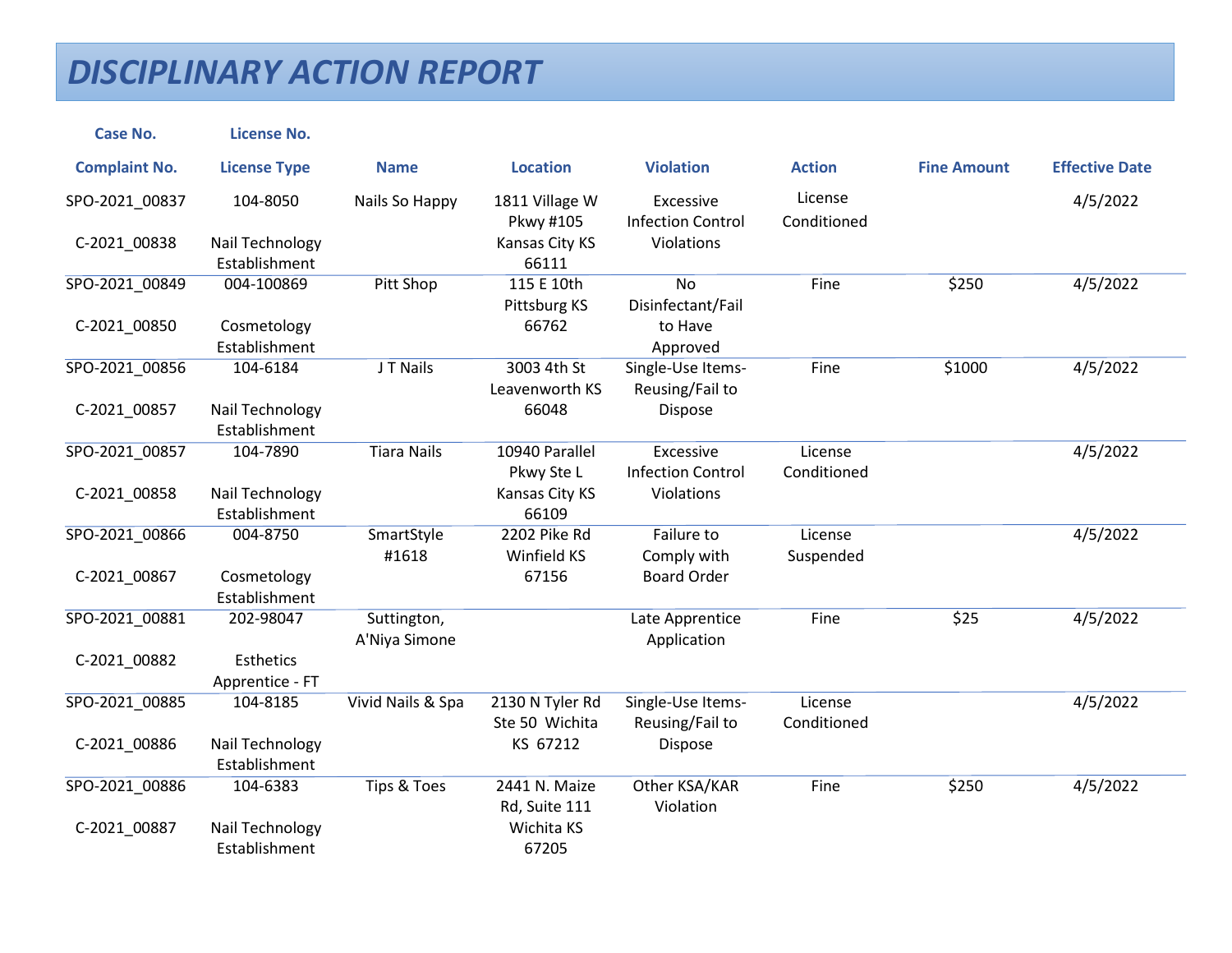| <b>Case No.</b>      | <b>License No.</b>     |                      |                  |                    |               |                    |                       |
|----------------------|------------------------|----------------------|------------------|--------------------|---------------|--------------------|-----------------------|
| <b>Complaint No.</b> | <b>License Type</b>    | <b>Name</b>          | <b>Location</b>  | <b>Violation</b>   | <b>Action</b> | <b>Fine Amount</b> | <b>Effective Date</b> |
| SPO-2022_00006       | 104-8011               | <b>Nail Elements</b> | 1821 Madison     | Failure to         | License       |                    | 4/5/2022              |
|                      |                        |                      | Ste #400-500     | Comply with        | Suspended     |                    |                       |
| C-2022_00007         | Nail Technology        |                      | Derby KS 67037   | <b>Board Order</b> |               |                    |                       |
|                      | Establishment          |                      |                  |                    |               |                    |                       |
| SPO-2022_00007       | 000-20329              | Redding, Ginna L     |                  | Failure to         | License       |                    | 4/5/2022              |
|                      |                        |                      |                  | Comply with        | Suspended     |                    |                       |
| C-2022 00008         | Cosmetologist          |                      |                  | <b>Board Order</b> |               |                    |                       |
| SPO-2022_00008       | 002-4711               | White, Brooklyn      |                  | Failure to         | License       |                    | 4/5/2022              |
|                      |                        | <b>Gene Marie</b>    |                  | Comply with        | Suspended     |                    |                       |
| C-2022_00009         | Cosmetology            |                      |                  | <b>Board Order</b> |               |                    |                       |
|                      | Apprentice - FT        |                      |                  |                    |               |                    |                       |
| SPO-2022_00009       | 102-88193              | Kitchen, Jodie       |                  | Failure to         | License       |                    | 4/5/2022              |
|                      |                        | Kay                  |                  | Comply with        | Suspended     |                    |                       |
| C-2022 00010         | Manicurist             |                      |                  | <b>Board Order</b> |               |                    |                       |
|                      | Apprentice - FT        |                      |                  |                    |               |                    |                       |
| SPO-2022_00013       | 202-98068              | Maher, Talour        |                  | Late Apprentice    | Fine          | \$25               | 4/5/2022              |
|                      |                        | Mae                  |                  | Application        |               |                    |                       |
| C-2022 00014         | <b>Esthetics</b>       |                      |                  |                    |               |                    |                       |
|                      | Apprentice - FT        |                      |                  |                    |               |                    |                       |
| SPO-2022 00024       | 102-88495              | Nguyen, Phat         |                  | Late Apprentice    | Fine          | \$25               | 4/5/2022              |
|                      |                        | Duc                  |                  | Application        |               |                    |                       |
| C-2022 00025         | Manicurist             |                      |                  |                    |               |                    |                       |
|                      | Apprentice - FT        |                      |                  |                    |               |                    |                       |
| SPO-2022_00025       |                        | Chhang, Malisa       |                  | Unlicensed         | Fine          | \$500              | 4/5/2022              |
|                      | <b>KBOC Unlicensed</b> |                      |                  | Individual         |               |                    |                       |
| C-2022_00026         |                        |                      |                  |                    |               |                    |                       |
| SPO-2022_00026       | 104-7926               | Davi Nails #2428     | 1701 S Kansas Rd | <b>No</b>          | Fine          | \$250              | 4/5/2022              |
|                      |                        |                      | #110 Newton KS   | Disinfectant/Fail  |               |                    |                       |
|                      |                        |                      |                  | to Have            |               |                    |                       |
| C-2022_00027         | Nail Technology        |                      | 67114            |                    |               |                    |                       |
|                      | Establishment          |                      |                  | Approved           |               |                    |                       |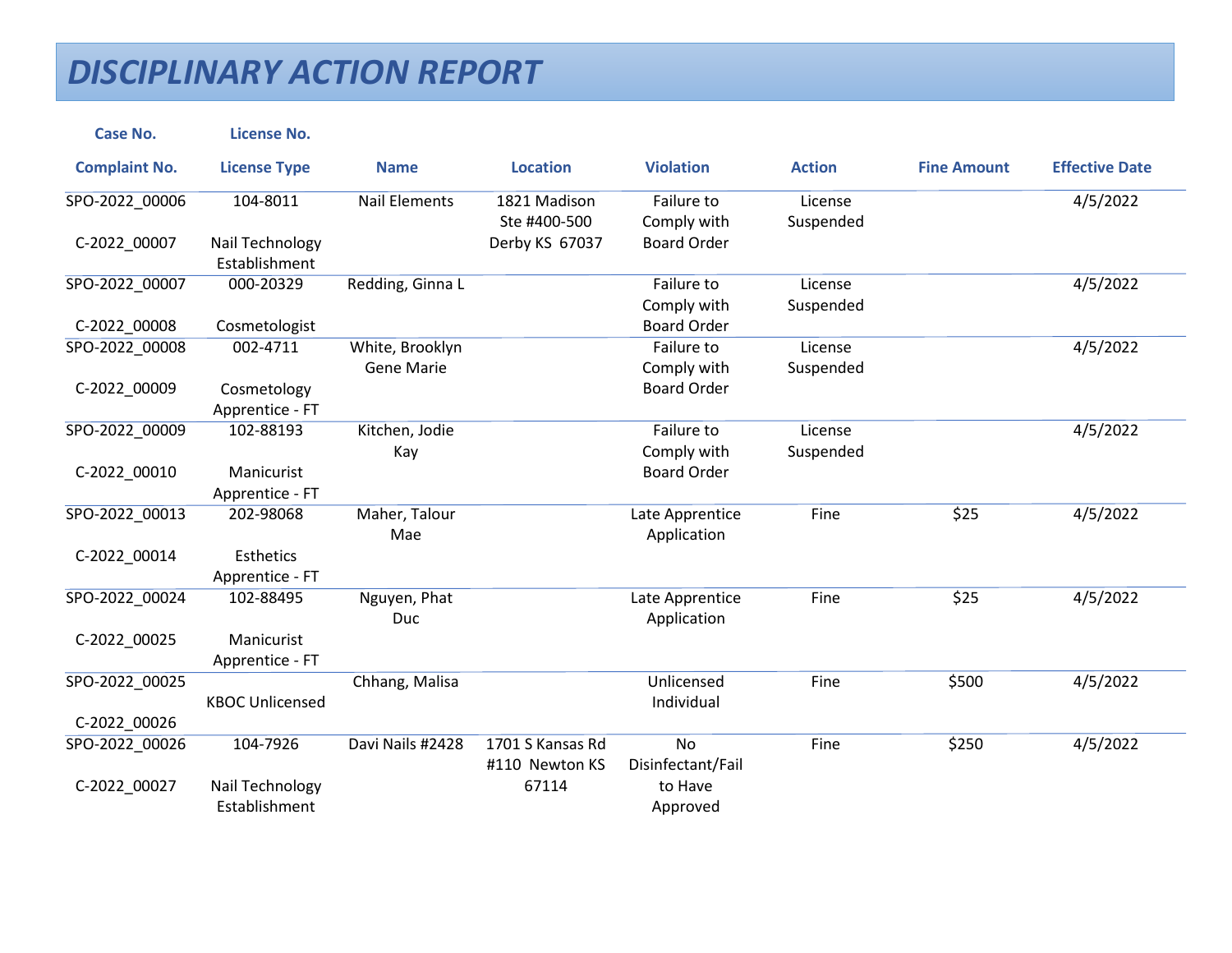| <b>Case No.</b>      | <b>License No.</b>                  |                                |                                    |                                |               |                    |                       |
|----------------------|-------------------------------------|--------------------------------|------------------------------------|--------------------------------|---------------|--------------------|-----------------------|
| <b>Complaint No.</b> | <b>License Type</b>                 | <b>Name</b>                    | <b>Location</b>                    | <b>Violation</b>               | <b>Action</b> | <b>Fine Amount</b> | <b>Effective Date</b> |
| SPO-2022_00027       | 004-8758                            | Studio MB                      | 237 Main<br>Halstead KS            | Visibly<br>Cloudy/Dirty        | Fine          | \$250              | 4/5/2022              |
| C-2022_00028         | Cosmetology<br>Establishment        |                                | 67056                              | Disinfectant                   |               |                    |                       |
| SPO-2022 00028       | 104-8476                            | <b>ABC Nails</b>               | 106 S Parker St<br>Olathe KS 66061 | Fail to<br>Clean/Disinfect     | Fine          | \$500              | 4/5/2022              |
| C-2022_00029         | Nail Technology<br>Establishment    |                                |                                    | Pedicure<br>Equipmt            |               |                    |                       |
| SPO-2022_00029       | 201-94345                           | Cunningham,<br>Na'Keea         |                                    | Late Apprentice<br>Application | Fine          | \$25               | 4/5/2022              |
| C-2022_00030         | <b>Esthetics</b><br>Apprentice - PT | Champelle                      |                                    |                                |               |                    |                       |
| SPO-2022 00030       | 201-94344                           | Duvall-Smith,<br>Dionna Nicole |                                    | Late Apprentice<br>Application | Fine          | \$25               | 4/5/2022              |
| C-2022_00031         | <b>Esthetics</b><br>Apprentice - PT |                                |                                    |                                |               |                    |                       |
| SPO-2022_00031       | 201-94343                           | Harrell, Laniesha<br>Rashalle  |                                    | Late Apprentice<br>Application | Fine          | \$25               | 4/5/2022              |
| C-2022_00032         | <b>Esthetics</b><br>Apprentice - PT |                                |                                    |                                |               |                    |                       |
| SPO-2022 00032       | 201-94342                           | Hill, Ta'Kira<br>Sha'rae       |                                    | Late Apprentice<br>Application | Fine          | \$25               | 4/5/2022              |
| C-2022_00033         | <b>Esthetics</b><br>Apprentice - PT |                                |                                    |                                |               |                    |                       |
| SPO-2022 00033       | 002-5374                            | Chang, Long Nha                |                                    | Late Apprentice<br>Application | Fine          | \$25               | 4/5/2022              |
| C-2022_00034         | Cosmetology<br>Apprentice - FT      |                                |                                    |                                |               |                    |                       |
| SPO-2022 00034       | 201-94346                           | Cooke Rhodes,<br>Valerie Anne  |                                    | Late Apprentice<br>Application | Fine          | \$25               | 4/5/2022              |
| C-2022_00035         | <b>Esthetics</b><br>Apprentice - PT |                                |                                    |                                |               |                    |                       |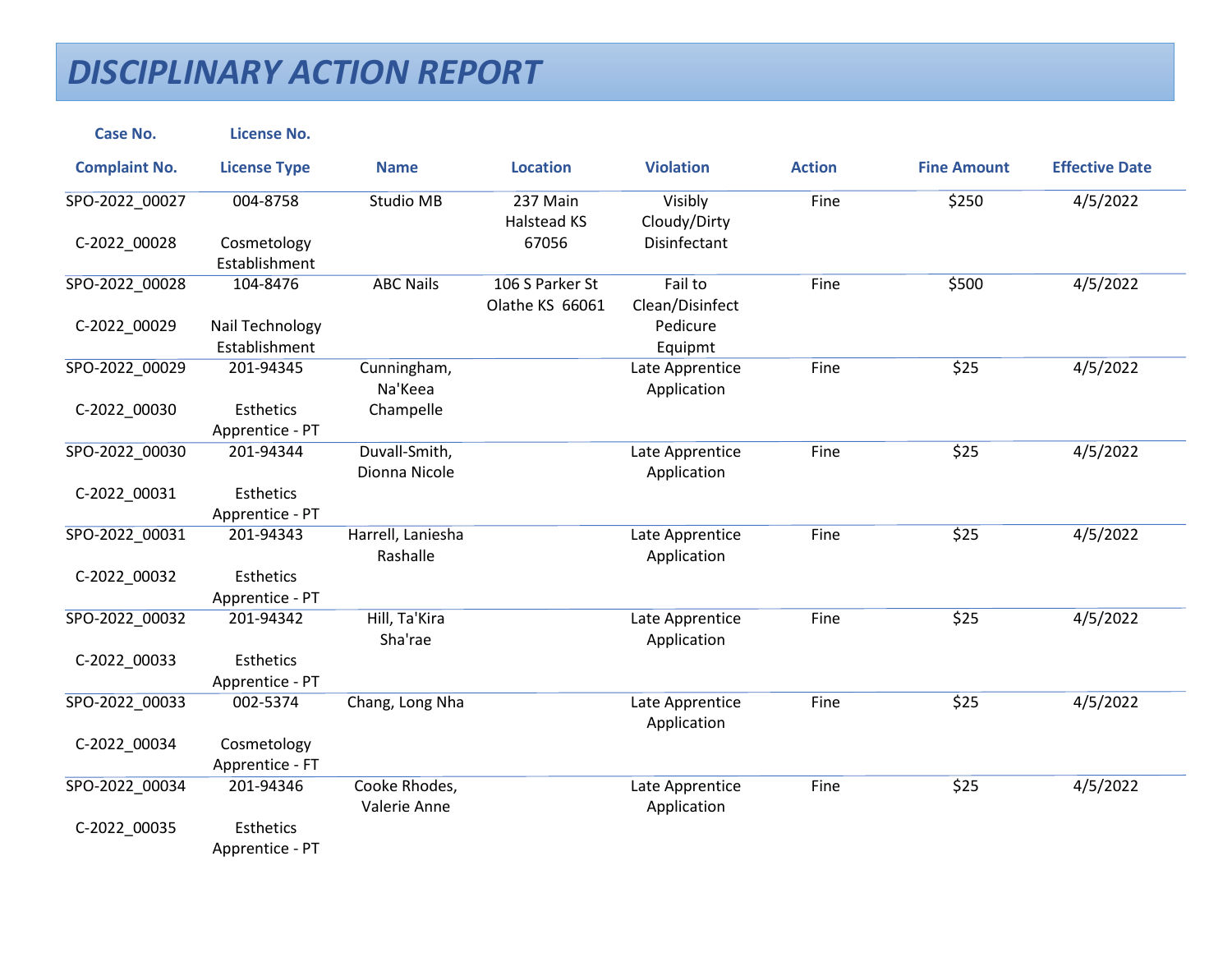| <b>Case No.</b>      | <b>License No.</b>           |                   |                               |                          |                       |                    |                       |
|----------------------|------------------------------|-------------------|-------------------------------|--------------------------|-----------------------|--------------------|-----------------------|
| <b>Complaint No.</b> | <b>License Type</b>          | <b>Name</b>       | <b>Location</b>               | <b>Violation</b>         | <b>Action</b>         | <b>Fine Amount</b> | <b>Effective Date</b> |
| SPO-2022_00037       | 850-9847                     | Head To Toe       | 112 E Main St<br>Coldwater KS | Expired<br>Establishment | Cease and Desist      |                    | 4/5/2022              |
| C-2022_00038         | Tanning                      |                   | 67029                         | License                  |                       |                    |                       |
|                      | Establishment                |                   |                               |                          |                       |                    |                       |
| SPO-2022_00038       |                              | Ngo, Lisa Ana     |                               | Other KSA/KAR            | <b>License Denied</b> |                    | 4/5/2022              |
|                      | Manicurist                   |                   |                               | Violation                |                       |                    |                       |
| C-2022 00039         |                              |                   |                               |                          |                       |                    |                       |
| SPO-2022 00042       | 100-86691                    | Vilavong, Eric    |                               | Expired<br>Practitioner  | Fine                  | \$250              | 4/5/2022              |
| C-2022_00043         | Manicurist                   |                   |                               | License                  |                       |                    |                       |
| SPO-2022 00044       | 104-7815                     | Sweet' D Nails    | 9520 Antioch Rd               | Excessive                | License               |                    | 4/5/2022              |
|                      |                              |                   | <b>Overland Park KS</b>       | <b>Infection Control</b> | Conditioned           |                    |                       |
| C-2022_00045         | Nail Technology              |                   | 66212                         | Violations               |                       |                    |                       |
|                      | Establishment                |                   |                               |                          |                       |                    |                       |
| SPO-2022 00045       | 001-102345                   | James, Sassone    |                               | Late Apprentice          | Fine                  | \$25               | 4/5/2022              |
|                      |                              | Lashayton         |                               | Application              |                       |                    |                       |
| C-2022_00046         | Cosmetology                  |                   |                               |                          |                       |                    |                       |
|                      | Apprentice - PT              |                   |                               |                          |                       |                    |                       |
| SPO-2022 00046       | 000-103160                   | Kilgore, Kimberly |                               | Felony                   | License Denied        |                    | 4/5/2022              |
|                      |                              | Nicole            |                               | Conviction               |                       |                    |                       |
| C-2022_00047         | Cosmetologist                |                   |                               |                          |                       |                    |                       |
| SPO-2022 00048       | 202-98112                    | Clow, Zhaley      |                               | Late Apprentice          | Fine                  | \$25               | 4/5/2022              |
|                      |                              | Katherine         |                               | Application              |                       |                    |                       |
| C-2022 00049         | <b>Esthetics</b>             |                   |                               |                          |                       |                    |                       |
|                      | Apprentice - FT              |                   |                               |                          |                       |                    |                       |
| SPO-2022 00049       | 001-102349                   | Padilla, Iris     |                               | Late Apprentice          | Fine                  | \$25               | 4/5/2022              |
|                      |                              | Martina           |                               | Application              |                       |                    |                       |
| C-2022 00050         | Cosmetology                  |                   |                               |                          |                       |                    |                       |
|                      | Apprentice - PT              |                   |                               |                          |                       |                    |                       |
| SPO-2022_00052       | 004-6905                     | Amy's Hair Salon  | 4100 E. Harry                 | Visibly                  | Fine                  | \$250              | 4/5/2022              |
|                      |                              |                   | #60 Wichita KS                | Cloudy/Dirty             |                       |                    |                       |
| C-2022_00053         | Cosmetology<br>Establishment |                   | 67218                         | Disinfectant             |                       |                    |                       |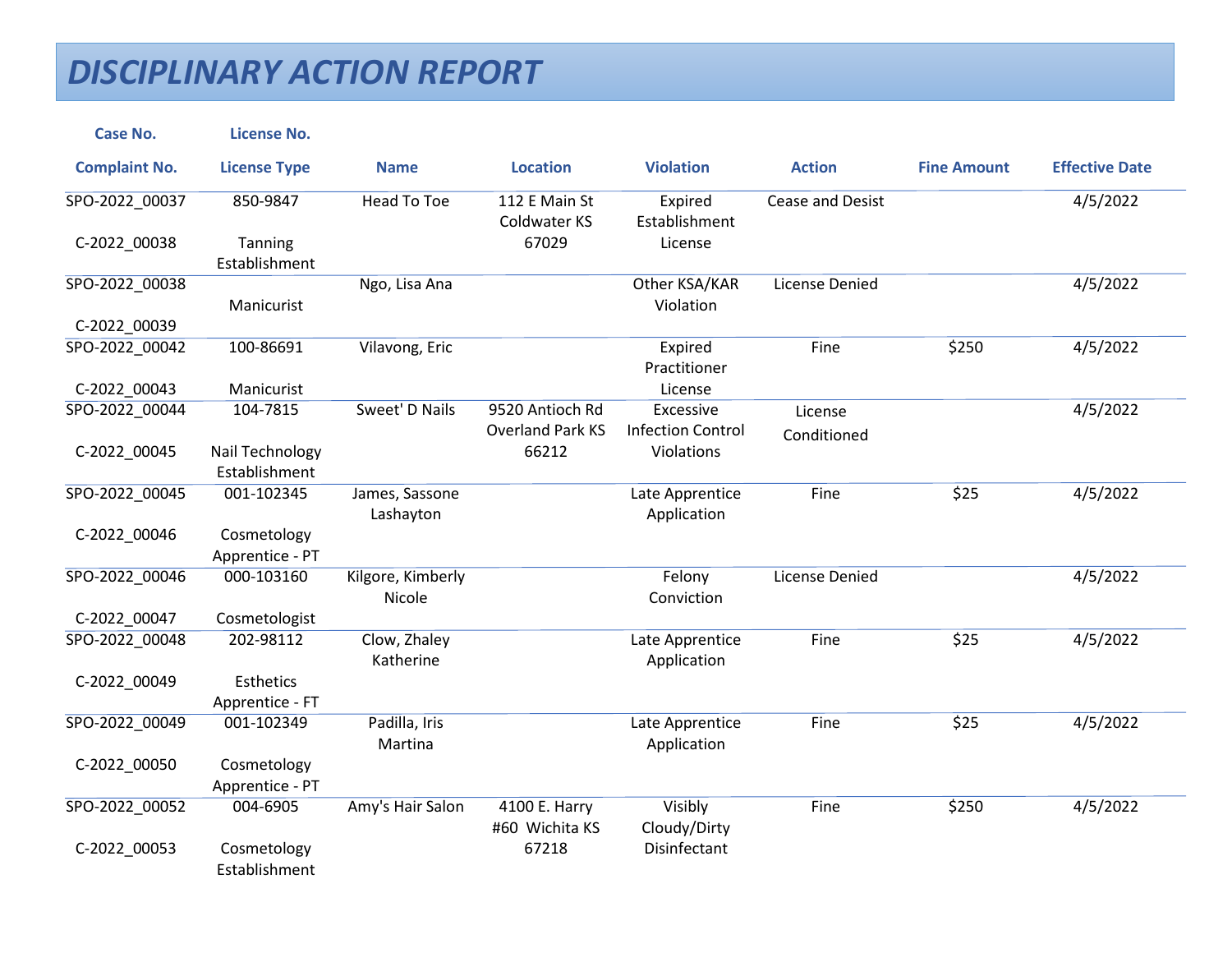| <b>Case No.</b>      | <b>License No.</b>  |                       |                 |                   |               |                    |                       |
|----------------------|---------------------|-----------------------|-----------------|-------------------|---------------|--------------------|-----------------------|
| <b>Complaint No.</b> | <b>License Type</b> | <b>Name</b>           | <b>Location</b> | <b>Violation</b>  | <b>Action</b> | <b>Fine Amount</b> | <b>Effective Date</b> |
| SPO-2022_00053       | 104-7833            | Nails Tech            | 4100 E Harry St | <b>No</b>         | Fine          | \$250              | 4/5/2022              |
|                      |                     |                       | Ste #45 Wichita | Disinfectant/Fail |               |                    |                       |
| C-2022_00054         | Nail Technology     |                       | KS 67218        | to Have           |               |                    |                       |
|                      | Establishment       |                       |                 | Approved          |               |                    |                       |
| SPO-2022 00053       | 104-7833            | <b>Nails Tech</b>     | 4100 E Harry St | Fail to           | Fine          | \$500              | 4/5/2022              |
|                      |                     |                       | Ste #45 Wichita | Clean/Disinfect   |               |                    |                       |
| C-2022_00054         | Nail Technology     |                       | KS 67218        | Pedicure          |               |                    |                       |
|                      | Establishment       |                       |                 | Equipmt           |               |                    |                       |
| SPO-2022_00054       | 850-9944            | <b>Planet Fitness</b> | 2525 Iowa St    | Failure to Post   | Fine          | \$250              | 4/5/2022              |
|                      |                     |                       | Lawrence KS     | License           |               |                    |                       |
| C-2022_00055         | Tanning             |                       | 66046           |                   |               |                    |                       |
|                      | Establishment       |                       |                 |                   |               |                    |                       |
| SPO-2022 00055       | 004-1888            | Shelli's Hair         | 135 East        | Expired           | Fine          | \$250              | 4/5/2022              |
|                      |                     | Design                | Commercial      | Establishment     |               |                    |                       |
| C-2022_00056         | Cosmetology         |                       | Oberlin KS      | License           |               |                    |                       |
|                      | Establishment       |                       | 67749           |                   |               |                    |                       |
| SPO-2022_00057       | 104-8207            | <b>Glace Nails</b>    | 18118 W 119th   | Single-Use Items- | Fine          | \$300              | 4/5/2022              |
|                      |                     |                       | St Olathe KS    | Reusing/Fail to   |               |                    |                       |
| C-2022_00058         | Nail Technology     |                       | 66061           | Dispose           |               |                    |                       |
|                      | Establishment       |                       |                 |                   |               |                    |                       |
| SPO-2022 00057       | 104-8207            | <b>Glace Nails</b>    | 18118 W 119th   | Fail to           | Fine          | \$500              | 4/5/2022              |
|                      |                     |                       | St Olathe KS    | Clean/Disinfect   |               |                    |                       |
| C-2022_00058         | Nail Technology     |                       | 66061           | Pedicure          |               |                    |                       |
|                      | Establishment       |                       |                 | Equipmt           |               |                    |                       |
| SPO-2022_00058       | 101-88377           | Sims, Michele         |                 | Late Apprentice   | Fine          | \$25               | 4/5/2022              |
|                      |                     | Denise                |                 | Application       |               |                    |                       |
| C-2022_00059         | Manicurist          |                       |                 |                   |               |                    |                       |
|                      | Apprentice - PT     |                       |                 |                   |               |                    |                       |
| SPO-2022 00059       | 101-88378           | Pilar-Astorga,        |                 | Late Apprentice   | Fine          | \$25               | 4/5/2022              |
|                      |                     | Isela Areli           |                 | Application       |               |                    |                       |
| C-2022_00060         | Manicurist          |                       |                 |                   |               |                    |                       |
|                      | Apprentice - PT     |                       |                 |                   |               |                    |                       |